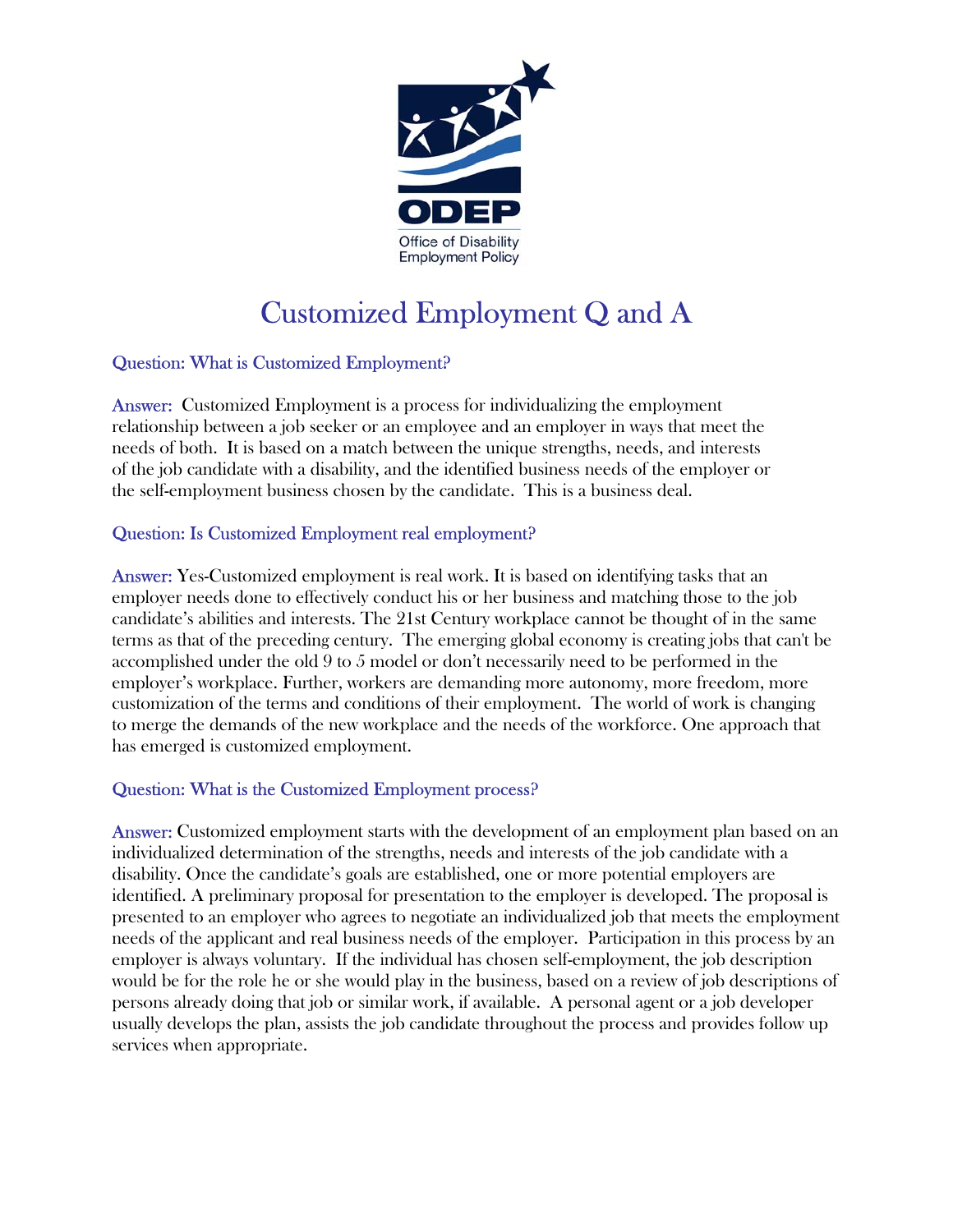### Question: How does the personal agent or job developer determine the needs of the individual?

Answer: Conducting an individualized assessment involves listening to the person with a disability describe his or her experiences, interests and abilities. Through understanding the person, the personal agent or job developer can determine potential employment goals. For example, Mr. X dreams about working in the medical field like a majority of his relatives. They wear white coats and Mr. X wants to wear one also. A job in a hospital transporting patients might be appropriate. The individual assessment will lead to the identification of a set of tasks the person can perform that are the raw materials of a customized job description. The tasks, and employer research performed by the personal agent or job developer, become the basis for developing a proposal to be presented in negotiations with an employer. The applicant must agree with the terms of the proposal.

#### Question: How do you identify potential employers?

Answer: Potential employers can be identified by looking for a match between the job candidate's expressed interests and skills and the nature of an employer's business. The person with a disability should be asked about employers he or she knows and those family, friends and neighbors know. Other employers can be identified through the business section of the local paper, local business associations or through community knowledge of the job developer. The initial survey of potential employers should be broad and include any employer who might have one or more of the proposed tasks performed or needed in their business or who might have a suitable environment for the candidate.

#### Question: What is involved in voluntary negotiations?

Answer: Once an employer has agreed to discuss an individualized job description for the candidate, the agent or developer will present the job proposal. The job proposal must include a task or tasks that the employer recognizes as adding value to his or her business. The employer may accept the proposal, discuss modifications to it, or reject it. If the original proposal is not accepted, a discussion with the employer may result in a different job description that is satisfactory to both the employer and the applicant. If no agreement can be reached, the agent or job developer should consider approaching other employers. Negotiation strategies may include job carving, self-employment, or other job development or restructuring strategies. Customized employment assumes the provision of reasonable accommodations and supports necessary for the individual to perform the functions of the negotiated job.

#### Question: What is a customized job?

Answer: A customized job is a set of tasks that differ from the employer's standard job descriptions but are based on tasks that are found within that workplace. A customized proposal unties the tasks that exist in a workplace and makes them available to be rearranged in a customized job description. For example, the customized job may include only a subset of the tasks from one of the employer's job descriptions or a mix of tasks taken from several existing job descriptions. It may include new tasks that are not currently being performed but that fill a need for the employer. The customizing process often causes the employer to think of existing tasks in a new way.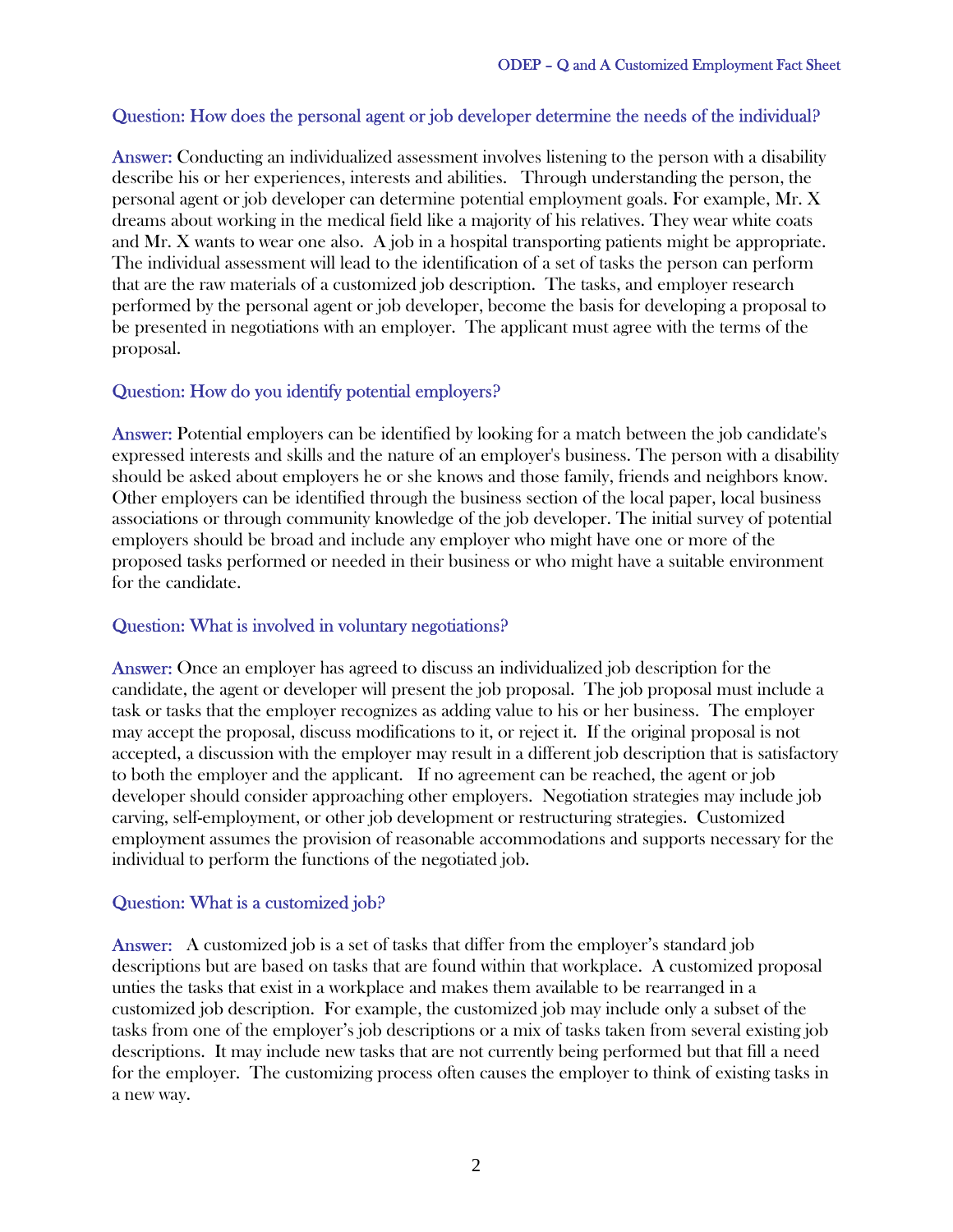For self-employment, the customized job would be based on tasks to be performed by the individual in the business, including any accommodations or disability-related assistance the individual may need.

## Question: How are customized job descriptions developed?

Answer: There are several ways to customize a job description:

1. Carving a job. Creation of a job description based on tasks derived from a single traditional job in an employment setting. The carved job description contains one or more, but not all, of the tasks from the original job description.

Example: The individual assessment showed that the individual has skills to do filing and he has a strong desire to be a police officer. To meet both the individual's needs and employer's needs a carved job was negotiated within a county sheriff's department that incorporates tasks of organizing and filing misdemeanor arrest reports and traffic citations.

2. Negotiated job description. A negotiated job description is one in which all the tasks of the work setting (tasks contained in more then one job description) are available for selection to form a new, individualized job description.

Example: After working in a crew doing evening janitorial work, a worker told his crew director that he wanted a job where he could wear nice clothes, didn't have to clean after other people, and could work around other people. He liked people but never got to see them in his current job. A job working in a department store was negotiated for the individual that combined duties from several departments. Only one part of the job involves maintenance and support activities. Additional duties involve helping the advertising department put up and take down the huge number of weekly ads, helping the furniture department manager rearrange the furniture department, uncrating merchandise in the electronics department and loading merchandise in cars for people at the stock room pick up.

3.Created job description. A created job description is negotiated from unmet needs in the employer's workplace. This leads to a new job description based on unmet needs of the employment setting or based on the self-employment business chosen by the individual.

Example: An individual who is a wheelchair user enjoys people and wants to perform delivery tasks. A branch office manager of an insurance company was receiving frequent complaints that faxes were not being delivered to agents in a timely manner by the fax room clerk. Agents needed the faxes pulled from the fax machine and hand delivered promptly. The job description for the clerk in the fax room involved copying, mailroom responsibilities, and handling the fax machine. Carrying out those responsibilities did not leave time to hand deliver the faxes. The individual was able to meet this genuine employer need through a created job description for delivering the faxes.

Example: A college was having problems with the vending company that serviced its coffee machines. The coffee cups would turn upside down and the coffee would go into the drain. The vendor removed the machines, resulting in complaints from students about the lack of coffee service. Through negotiation with the college, a micro business operated by a person with a disability was established, consisting of a coffee and cookie sales cart.